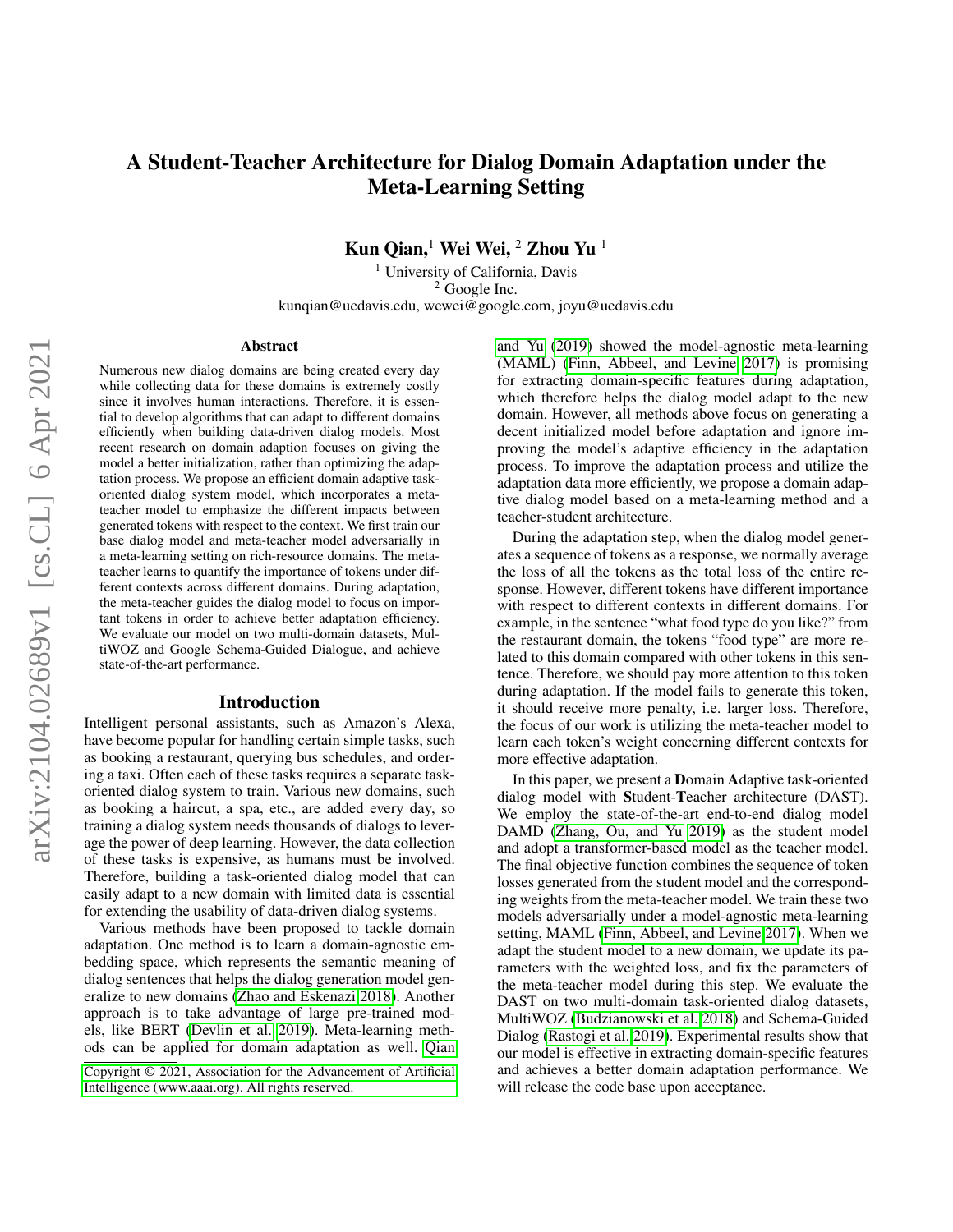# Related Work

## End-to-End Task-Oriented Dialog Systems

Traditional task-oriented dialog systems consist of four modules: natural language understanding [\(Dauphin et al.](#page-7-5) [2014\)](#page-7-5), dialog state tracker [\(Henderson, Thomson, and](#page-7-6) [Williams 2014\)](#page-7-6), dialog policy learning [\(Young et al. 2010\)](#page-8-2), and natural language generation [\(Wen et al. 2015\)](#page-8-3). Along with the rise of neural networks, more works have explored combing these modules into a single end-to-end model [\(Wen](#page-8-4) [et al. 2016\)](#page-8-4). [Lei et al.](#page-7-7) [\(2018\)](#page-7-7) proposes to construct the endto-end dialog model based on a two-stage CopyNet [\(Gu et al.](#page-7-8) [2016\)](#page-7-8), which generates belief spans and the delexicalized response [\(Wen et al. 2015\)](#page-8-3) at the same time. Moreover, [Zhang,](#page-8-1) [Ou, and Yu](#page-8-1) [\(2019\)](#page-8-1) incorporate a dialog act predictor and conducts multi-task training [\(Li et al. 2019\)](#page-7-9). The decoder takes in the dialog context and the predicted dialog action together to generate responses.

## Domain Adaptation for Dialog System

Models that can utilize rich-resource domain data to adapt to new low-resource domains effectively have received much attention. [Mo et al.](#page-7-10) [\(2018\)](#page-7-10) and [Genevay and Laroche](#page-7-11) [\(2016\)](#page-7-11) adopt transfer learning method to build a user adaptive dialog model. [Shi and Yu](#page-7-12) [\(2018\)](#page-7-12) introduces an end-to-end dialog model based on Hybrid Code Netword [\(Williams,](#page-8-5) [Asadi, and Zweig 2017\)](#page-8-5) for sentiment adaptation. As for task-oriented dialog systems, [Zhao and Eskenazi](#page-8-0) [\(2018\)](#page-8-0) and [Shalyminov et al.](#page-7-13) [\(2019\)](#page-7-13) adopt the typical transfer learning method [\(Caruana 1997;](#page-7-14) [Bengio 2012\)](#page-7-15) and learn latent variables in a domain-agnostic embedding space to solve the problem. Pre-trained models like BERT [\(Devlin](#page-7-0) [et al. 2019\)](#page-7-0) and GPT-2 [\(Radford et al. 2019\)](#page-7-16) are also introduced to provide decent initialized model parameters for adaption [\(Budzianowski and Vulic 2019;](#page-7-17) [Shalyminov et al.](#page-7-18) ´ [2020\)](#page-7-18). The pre-trained model improves the quality and diversity of generated sentences. Furthermore, [Peng et al.](#page-7-19) [\(2020\)](#page-7-19) combines a pre-trained model and human correction mechanism, achieving impressive results.

#### Meta-Learning

Meta-learning has been shown to be promising in solving various tasks [\(Gu et al. 2018;](#page-7-20) [Rusu et al. 2019\)](#page-7-21). [Qian and](#page-7-1) [Yu](#page-7-1) [\(2019\)](#page-7-1) applies the MAML [\(Finn, Abbeel, and Levine](#page-7-2) [2017\)](#page-7-2) algorithm to an end-to-end dialog system and demonstrates its decent performance for dialog domain adaptation. [Song et al.](#page-8-6) [\(2019\)](#page-8-6) modifies MAML for the dialog generation model and learns to customize the model structure for new domains. Rather than these previous models which focus on generating an initialized model for adaptation, we pay more attention to improving the process of adaptation. We adopt the MAML algorithm to train a meta-teacher model to generate weights to be multiplied with token losses. The meta-teacher learns to distinguish the tokens that the student model needs to focus on from source domains. During adaptation, the meta-teacher instructs the student on which tokens require more attention by assigning weights to tokens and re-weighting each token loss.

#### Teacher-Student Architecture

The teacher model has been introduced to improve the training process of the student model in various aspects. Much previous work on teacher model focuses on selecting training data [\(Zhu 2015;](#page-8-7) [Liu et al. 2017\)](#page-7-22). [Kim and](#page-7-23) [Rush](#page-7-23) [\(2016\)](#page-7-23) and [Peng et al.](#page-7-24) [\(2019\)](#page-7-24) distill external knowledge from teacher model to guide the training of student model, based on the idea of knowledge distillation [\(Hinton,](#page-7-25) [Vinyals, and Dean 2015\)](#page-7-25), Moreover, [Fan et al.](#page-7-26) [\(2018\)](#page-7-26) proposes a reinforcement learning-based teacher model, learning to teach (L2T), that can not only teach the model to select data but also select loss function. Inspired by L2T's work on selecting loss function, [Wu et al.](#page-8-8) [\(2018\)](#page-8-8) constructs a teacher model that simulates different optimal loss functions according to different training stages. More specifically, it assigns weights to each token class for machine translation task. However, with different contexts, even the same token has varying impacts on model training, especially in different domains. Therefore we propose a meta-teacher model to generate different weights for tokens with respect to different specific domains and contexts, which instructs the student model where to pay attention to and enables the student model to adapt to a new domain more efficiently. Since our meta-teacher model focuses on the adaptation process, it is also compatible with other domain adaptation methods.

#### Problem Formulation

We formulate our problem as a domain adaptation problem. We have K source domains  $S_k$   $(k = 1, 2, \ldots, K)$  with the corresponding data:

$$
D_{S_k} = \{(c_n^k, r_n^k, S_k), n = 1, 2, \dots, N\}
$$

and a target domain  $T$  with a limited amount of data for adaptation:

$$
D_T = \{ (c_n^T, r_n^T, T), n = 1, 2, \dots, N' \}
$$

where  $N' \ll N$ . Specifically, we set N to be around 50 times larger than  $N^7$ . In the above equations, c represents the dialog context, which is the dialog model's input. And  $r$  refers to the system response, which is the dialog model's output.

There are two stages in the domain adaptation process: training and adaptation. In the training stage, we learn a general dialog model  $\mathcal{M}_{source}$  using all the source domain data. This model is not an optimal model in each individual source domain. However, it can be easily adapt to a well-performed model  $\mathcal{M}_{S_k}$  in specific domain through fine-tuning on this domain's data,  $D_{S_k}$ .

$$
\mathcal{M}_{S_k}: C^{S_k} \times S_k \to R^{S_k}
$$

where  $C^{S_k}, R^{S_k}$  are the sets of contexts and the system responses from domain  $S_k$ . Then, we adapt the model,  $M_{source}$  to the target domain by fine-tuning it with the target domain data,  $D_T$ . Finally, we obtain a new dialog model  $\mathcal{M}_T$ .

$$
\mathcal{M}_T : C^T \times T \to R^T
$$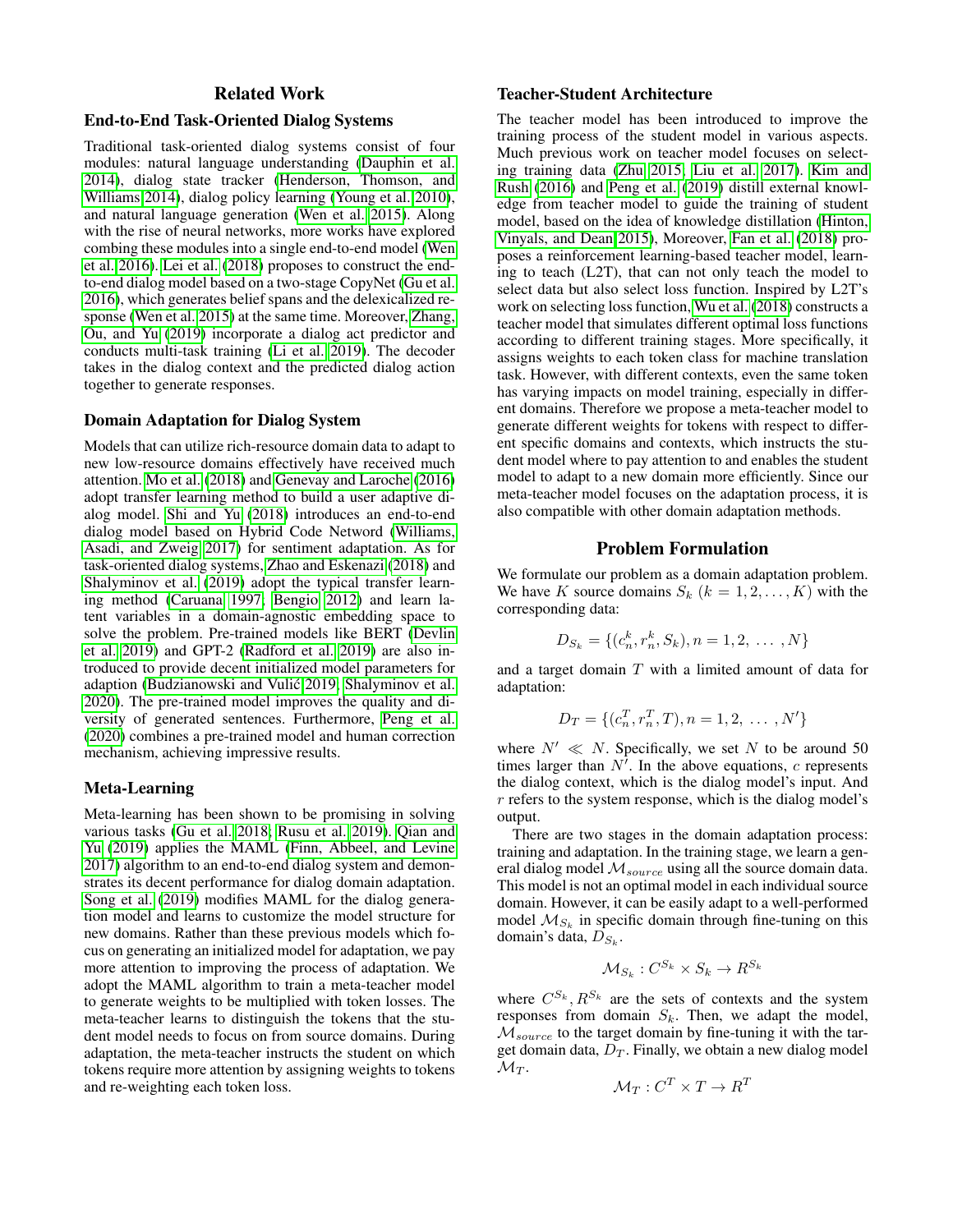<span id="page-2-0"></span>

Figure 1: DAST's model architecture. (a) shows the student model's architecture. The input  $B_{t-1}$  and  $C_t$  represents the previous belief span and dialog context. The student model outputs the current belief span  $B_t$ , dialog act  $A_t$  and system response  $\hat{R}_t$ .  $m_t$ means the number of available choices found in the database (DB) constrained by  $B_t$ . (b) illustrates the meta-teacher model's architecture. The meta-teacher takes the context  $C_t$  and ground truth system response  $R_t$  as the input and produces the weights  $\omega_t$  as the output.

## Proposed Method

In this section, we first describe the detailed structure of DAST in Figure [1,](#page-2-0) including a student model and a metateacher model. We also introduce the forward-propagation process in the first two subsections. Then we describe student and meta-teacher's architecture and DAST model's training process.

#### Student Model

We show the student model in Figure [1\(](#page-2-0)a). It is constructed based on DAMD dialog model [\(Zhang, Ou, and Yu 2019\)](#page-8-1), which consists of two encoders and three decoders.

Because natural sentences and belief span [\(Lei et al. 2018\)](#page-7-7) (records all the task-related information provided by user, e.g "[restaurant] food Chinese price moderate") have different structures, we build separate encoders to encode them.  $Encoder_B$  is used to encode belief span  $B_t$  and  $Encoder_C$ is used to encode dialog context  $C_t$ , which includes the previous responses  $R_{t-1}$  and the current user utterance  $U_t$ :

$$
h_B = Encoder_B(B_{t-1})
$$

$$
h_C = \mathit{Encoder}_C(C_t)
$$

We input the hidden state of the previous belief span  $h_B$  and context  $h<sub>C</sub>$  into the belief span decoder to update the belief span:

$$
B_t = Decoder_B(h_B, h_C)
$$

Searching the database with the current belief span, the model generates a one-hot vector  $m_t$  to suggest the number of matched entities. The dialog act decoder then takes the result obtained from database search,  $m_t$ , the belief span  $B_t$ , and the context  $C_t$  as input to predict the next system dialog act  $A_t$ :

$$
A_t = Decode{r_A(B_t, m_t, h_C)}
$$

Since the model is trained with the data from multiple domains and each domain involves a different number of dialog acts, we use a decoder rather than a classifier to obtain dialog act results.

In the end, the response decoder generates system response  $\hat{R}_t$  based on all the internal variables  $(B_t, m_t, A_t)$ and the context  $C_t$ :

$$
\hat{R}_t = December_R(B_t, m_t, A_t, h_C)
$$

We adopt cross-entropy as the basic loss function. For simplicity, we use GRU [\(Cho et al. 2014\)](#page-7-27) with attention layer [\(Bahdanau, Cho, and Bengio 2014\)](#page-7-28) and copy mechanism [\(Gu et al. 2016\)](#page-7-8) as encoders and decoders.

#### Meta-Teacher Model

Figure [1\(](#page-2-0)b) describes the structure of our meta-teacher model. We named the teacher model, meta-teacher as it has no knowledge of the target domain, but has access to samples from all the source domains. The meta-teacher learns to recognize domain-specific features in a new domain by comparing target domain data with source domain data. Then the meta-teacher model guides the student to focus on unique features in a target domain.

As illustrated in Figure [1\(](#page-2-0)b), we first encode the dialog context  $C_t$  and the ground truth system response  $R_t$  with the same context encoder  $Encoder_C$  as used in the student model.

$$
h_1 = \text{Encoder}_C([C_t, R_t])
$$

Then we input the hidden state  $h_1$  into multiple transformer [\(Vaswani et al. 2017\)](#page-8-9) encoder layers. In our experiment, we set the layer number as two.

$$
h_2 = TransferEncoderLayer(s(h_1)
$$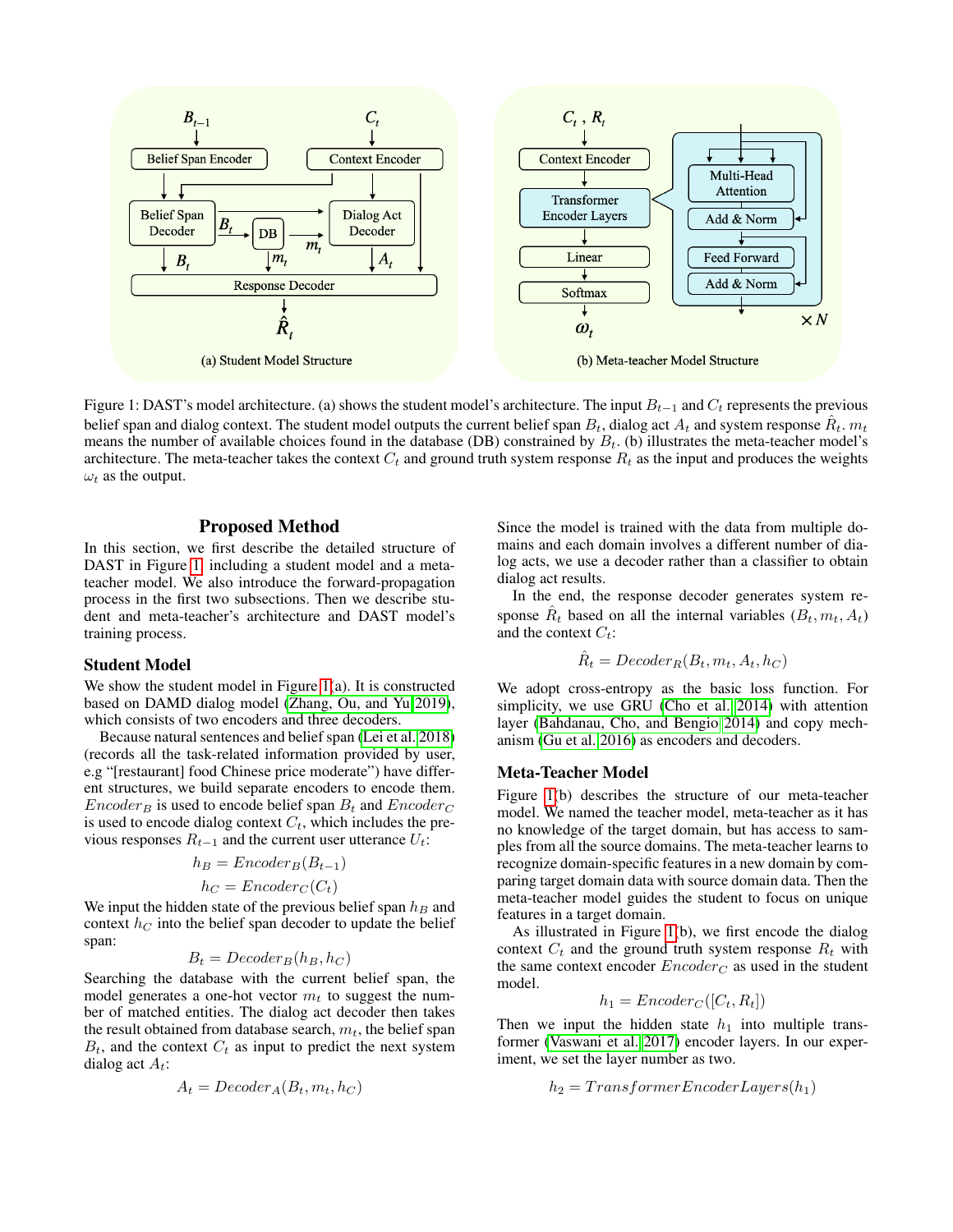<span id="page-3-0"></span>

Figure 2: DAST's training process. Teacher and student model update simultaneously. The solid lines represent the forward propagation steps and the dashed lines represent back-propagation steps

We do not use a complete transformer here because we find that the previous decoded weight does not affect decoding the current weight, which is different from decoding tokens. The encoder layer is enough to generate well-performed weights.

At the end, we map the hidden state  $h_2$  to weights with a linear layer and normalize the sequence of weights with a softmax layer:

$$
\omega_t = softmax(W \cdot h_2)
$$

## Training Process

Figure [2](#page-3-0) displays the simultaneous training process of the student and the meta-teacher model under the MAML [\(Finn,](#page-7-2) [Abbeel, and Levine 2017\)](#page-7-2) setting. MAML adopts a two-step updating strategy so that the learned model parameter is easy to adapt to a new domain. We apply MAML on both student and meta-teacher models.

We first initialize the student and the meta-teacher model's parameters  $M$  and  $T$  separately. For each source domain  $S_k$ , a data pair  $(c^k, r^k)$  is sampled from dataset  $D_{S_k}$ . Taking in the data pair, the meta-teacher model generates a vector of weights  $\omega_k$ , corresponding to tokens in the true response  $r^k$ . Meanwhile, the student model computes the cross entropy loss  $L(M(c^k)_i, r_i^k)$  of each generated token, where  $i \in \{1, 2, \ldots, |r^k|\}$ . After weighting each token's loss, we

## Algorithm DAST

**Input:** Source domain data  $\{D^{S_k}\}\; \alpha; \beta; \gamma$ 

Output: Optimal student and meta-teacher model Randomly initialize student model M and meta-teacher model  $\mathcal T$ 

while not converged do

for  $S_k \in Source$  Domains do Sample data  $(c^k, r^k)$  from  $D^{S_k}$  $\omega_k = \mathcal{T}(c^k, r^k)$  $Loss_k(\mathcal{M}) = L(\mathcal{M}'(c^k), r^k)^T \cdot \omega_k$  $\mathcal{M}' = \mathcal{M} - \alpha \nabla_{\mathcal{M}} Loss_k(\mathcal{M})$  $Loss_k(\mathcal{M}') = L(\mathcal{M}'(c^k), r^k) ^T \cdot \omega_k$ end for  $\mathcal{M} \leftarrow \mathcal{M} - \beta \nabla_{\mathcal{M}} \sum_{k} Loss_{k}(\mathcal{M}')$  $\mathcal{T} \leftarrow \mathcal{T} + \gamma \nabla_{\mathcal{T}} \sum_k \widehat{Loss}_k(\mathcal{M}')$ 

end while

Student Model  $\mathcal{M}(c = \{B_{t-1}, C_t\})$ :  $h_B, h_C = \text{Encoder}_B(\tilde{B}_{t-1}), \text{Encoder}_C(C_t)$  $B_t = Decode_{B}(h_B, h_C)$  $m_t = SeachDatabase(B_t)$  $A_t = Decode{r_A(h_C, B_t, m_t)}$  $R_t = December_R(h_C, B_t, m_t, A_t)$ return  $R_t$ 

obtain the final loss:

$$
Loss(\mathcal{M}(c^k), r^k, \omega_k) = L(\mathcal{M}(c^k), r^k)^T \cdot \omega_k
$$

According to MAML, we then temporarily update the student model with gradient descent:

 $\mathcal{M}' = \mathcal{M} - \alpha \nabla_{\mathcal{M}} Loss(\mathcal{M}(c^k), r^k, \omega_k)$ 

and compute the loss with the updated model similarly:

$$
Loss(\mathcal{M}'(c^k), r^k, \omega_k) = L(\mathcal{M}'(c^k), r^k)^T \cdot \omega_k
$$

Here, for simplicity, we use the same data pair for both updates. However, we update weights when a new data pair is sampled to compute the second loss. We combine all loss values for all the sampled source domains to obtain the final loss function:

<span id="page-3-1"></span>
$$
\mathcal{L}(\mathcal{M}, \mathcal{T}, D_S) = \sum_{k} Loss(\mathcal{M}'(c^k), r^k, \omega_k)
$$
 (1)

Finally, we optimize the student model by minimizing the final loss:

$$
\mathcal{M} \leftarrow \mathcal{M} - \beta \nabla_{\mathcal{M}} \mathcal{L}(\mathcal{M}, \mathcal{T}, D_S)
$$

The teacher model's responsibility is to guide the student model to extract domain-specific features and quickly adapt to a target domain. This means the meta-teacher should give large weights to domain-related tokens. Since such tokens do not show up frequently in source domains, the student model does not perform well when predicting these tokens, which produces a large token loss. So meta-teacher's weight should maximize the final loss in Eq. [\(1\)](#page-3-1). Consequently, we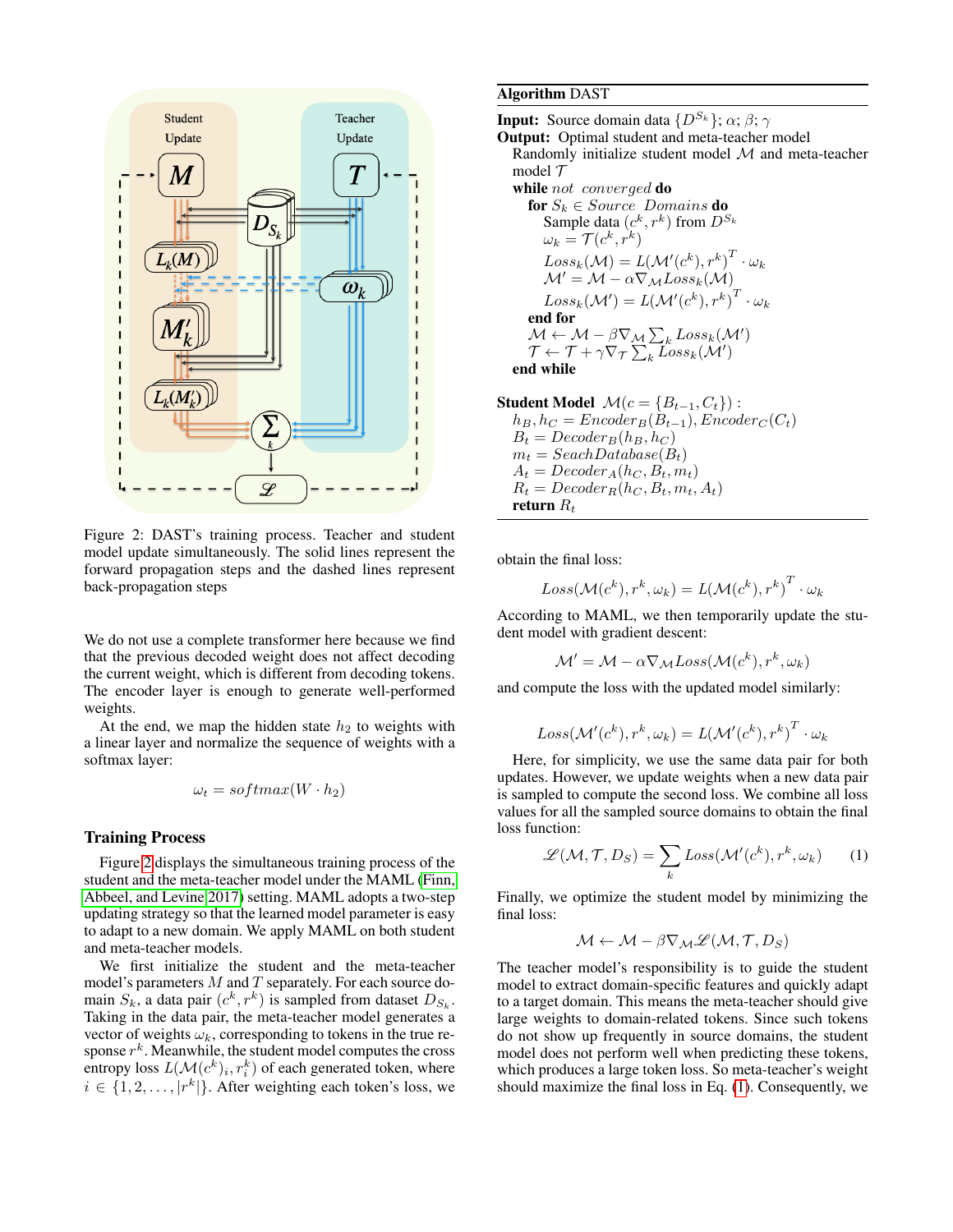train the meta-teacher model and student model adversarially by optimizing:

$$
\min_{\mathcal{M}} \max_{\mathcal{T}} \mathscr{L}(\mathcal{M}, \mathcal{T}, D_S)
$$

Optionally, a regularization term can be added to the loss function  $L(M, \mathcal{T}, D_S)$  to avoid situations where all weights are the same. In our experiments, we adopt the L2 regularization term.

Besides, we update the meta-teacher model during both training and validation stages. Since the student model cannot observe validation data, this does not affect the student model to learn when to stop training. In addition, training with more data enables the meta-teacher to learn the domains comprehensively and distinguish domain-specific features better.

During the adaptation stage, we still compute the weights with the meta-teacher model and multiply the weights with token losses for more efficient adaptation.

#### Experiments

We first introduce the datasets and the metrics used to evaluate DAST. Then, we describe the baseline models used to compare against our model. Finally, we describe the implementation details, including hyper-parameters, of our model.

## **Datasets**

MultiWOZ [\(Budzianowski et al. 2018\)](#page-7-3) is a human-human task-oriented dialog dataset, covering seven domains. Since certain dialog covers multiple domains, we extract only single-domain dialogs and each domain averagely contains 487 dialogs. Once we select one domain as the target domain, we adopt all the data from the other six domains as training data. For the adaptation, we randomly choose nine dialogs (2% of source domain) in the target domain as adaptation data and leave the rest for testing. For each experiment, to reduce randomness in the few-shot learning setting, we repeat the adaptation process for 10 times and report the average result.

Schema-Guided Dataset [\(Rastogi et al. 2019\)](#page-7-4) is another newly-released human-human dataset of task-oriented dialogs. It was collected in the Wizard-Of-Oz style [\(Kelley](#page-7-29) [1984\)](#page-7-29). The dataset consists of 20 topics, each of which contains multiple tasks (e.g. both task "looking for a dentist" and task "looking for a salon" belongs to "Services" topic) and we consider each task as a domain. Then, we filter out the domains that do not require the dialog system to provide an entity to complete the tasks and the domains that contain less than 100 dialogs. There are 21 domains from 12 topics left. We randomly select seven domains from different topics as source domains for training and randomly select one domain from each of the other topics as target domains. Similar to the setting on MultiWOZ dataset, we randomly choose nine dialogs for adaptation in each domain and test our model on the other dialogs. We report the average result of each metric over 10 runs.

## Evaluation Metrics

Following [Budzianowski et al.](#page-7-3) [\(2018\)](#page-7-3), we adopt Inform rate, Success rate, and BLEU [\(Papineni et al. 2002\)](#page-7-30) score as our main metrics.

Inform rate represents the accuracy of successfully providing the correct entity (e.g. the name of a restaurant that satisfies all user's constraints in the restaurant domain).

Success rate measures how much the system answers all the requested information.

BLEU score is adopted to evaluate the quality of the generated response, compared with the oracle human response.

In addition, we also report the Slot F1 score and the Act F1 score. The Slot F1 checks if the belief span decoder correctly extracts and generates belief states, while the Act F1 measures the matching of predicted dialog act, generated by the dialog act decoder.

## Baselines

To evaluate the effectiveness of our model, we compare DAST with the following two baselines:

MAML [\(Finn, Abbeel, and Levine 2017\)](#page-7-2) is simple but powerful for domain adaptation. We apply MAML to train the student model and conduct adaptation with gradient descent. This baseline is similar to DAML proposed by [Qian and Yu](#page-7-1) [\(2019\)](#page-7-1), except that the dialog model in the baseline adds the belief span encoder and the dialog act decoder.

SOLOIST [\(Peng et al. 2020\)](#page-7-19) is a newly-released model that is based on pre-trained GPT-2 model. This model achieves state-of-the-art performance for domain adaptation on the MultiWOZ dataset. However, its code has not been published, we only compare its results with the same settings our model used.

#### Implementation Details

We adopt GloVe [\(Pennington, Socher, and Manning 2014\)](#page-7-31) as the initialized value for word embeddings, with an embedding size of 50. For the student model, each GRU from encoders and decoders contains one layer and the hidden size is set as 100. Furthermore, the GRU models of two encoders are bi-directional. As for the teacher model, it contains 2 self-attention layers with 5 heads for each. We use Adam [\(Kingma and Ba 2014\)](#page-7-32) for optimization and set an initialized learning rate as 0.005 for both student and teacher model, as well as the meta optimizer. The learning rate decays by half if no improvement is observed on validation data for 3 successive epochs and the training process would stop early when no improvement is observed on validation data for 5 successive epochs. We adopt the batch normalization [\(Ioffe and Szegedy 2015\)](#page-7-33) and use a batch size of 32.

## Results and Analysis

Table [1](#page-5-0) lists the model's results on the metrics of Inform rate, Success rate, and BLEU score in all seven domains from the MultiWOZ dataset. We do not report the Inform rate of "Taxi", "Police" and "Hospital" domain because these three domains have default informable entities, which means the Inform rate is always 100%.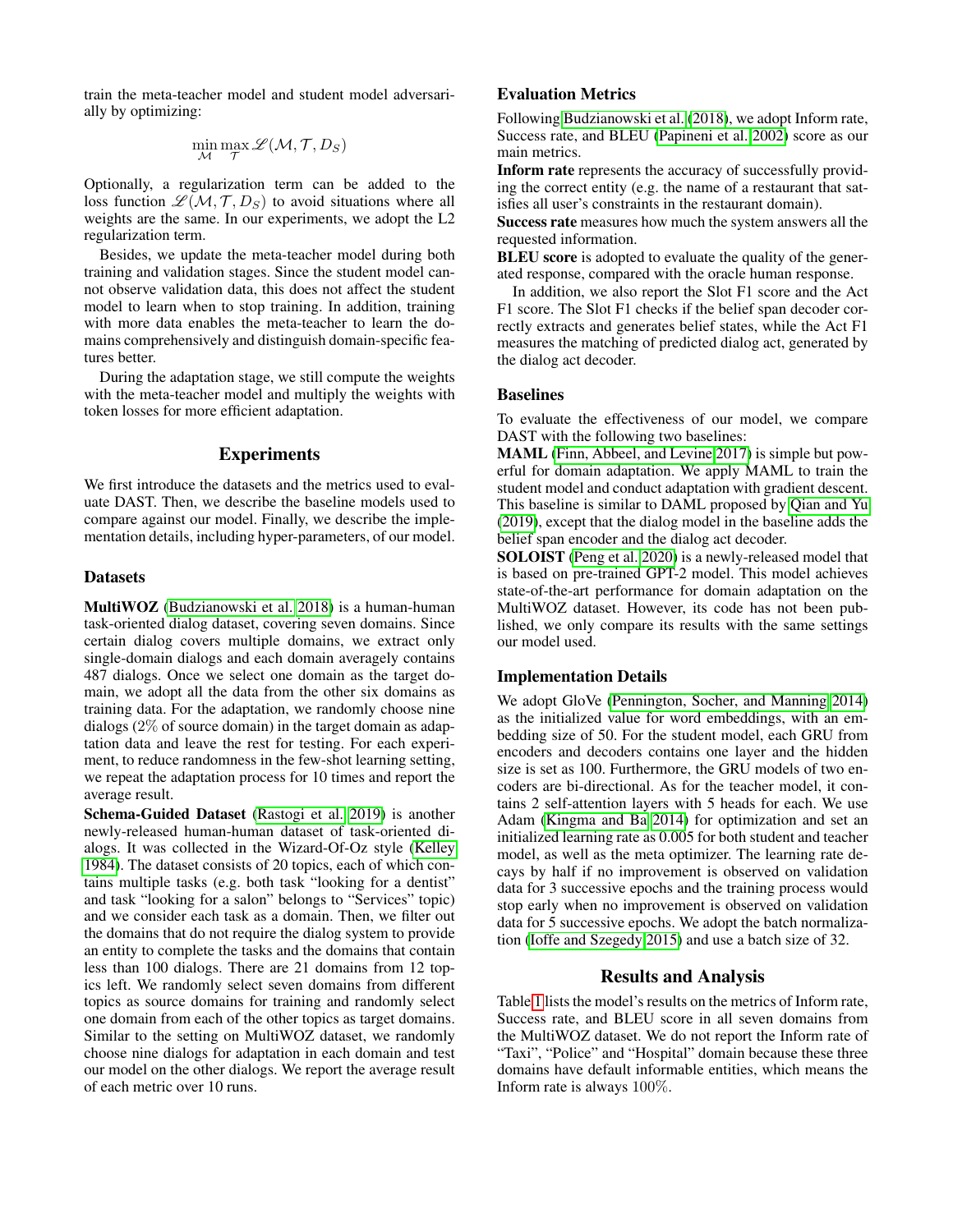<span id="page-5-0"></span>

|             | Attraction |              |      | Restaurant               |                     |     | Train                    |              |      | Hotel   |              |     |
|-------------|------------|--------------|------|--------------------------|---------------------|-----|--------------------------|--------------|------|---------|--------------|-----|
| Model       | Inform     | Success BLEU |      |                          | Inform Success BLEU |     | Inform                   | Success BLEU |      | Inform  | Success BLEU |     |
| MAML        | 45.5       | 22.5         | 9.5  | 46.0                     | 10.8                | 7.0 | 76.3                     | 49.0         | 5.7  | 48.6    | 17.7         | 6.6 |
| <b>DAST</b> | 54.7       | 32.5         | 10.2 | 51.2                     | 17.5                | 8.0 | 76.9                     | 50.0         | 5.5  | 49.1    | 25.1         | 7.6 |
|             | Taxi       |              |      | Police                   |                     |     | Hospital                 |              |      | Average |              |     |
| Model       | Inform     | Success BLEU |      | Inform                   | Success BLEU        |     | Inform                   | Success BLEU |      | Inform  | Success BLEU |     |
| MAML        |            | 59.8         | 7.7  | $\overline{\phantom{a}}$ | 41.2                | 7.0 | $\overline{\phantom{0}}$ | 47.6         | 9.8  | 54.1    | 35.5         | 7.6 |
| <b>DAST</b> |            | 61.8         | 7.7  | $\overline{\phantom{a}}$ | 47.2                | 8.2 | $\overline{\phantom{0}}$ | 48.2         | 10.4 | 58.0    | 40.3         | 8.2 |

Table 1: The performance in the metrics of Inform rate, Success rate, and BLEU score on all seven domains from MultiWOZ, as well as the average values over domains. We do not report the Inform rate in domain "Taxi", "Police" and "Hospital" because each of these three domains contains a default task entity. DAST outperforms the MAML baseline in terms of Inform rate and Success rate in every domain and achieves better average BLEU score.

<span id="page-5-1"></span>

|                   | Slot F1     |             | Act F1 |             |  |  |
|-------------------|-------------|-------------|--------|-------------|--|--|
| Domains           | <b>MAML</b> | <b>DAST</b> |        | <b>DAST</b> |  |  |
| Attraction        | 31.5        | 38.4        | 40.0   | 41.4        |  |  |
| <b>Restaurant</b> | 36.1        | 42.5        | 32.7   | 36.9        |  |  |
| Train             | 37.5        | 41.8        | 29.0   | 31.0        |  |  |
| Hotel             | 22.4        | 26.0        | 27.2   | 29.1        |  |  |
| Taxi              |             |             | 44.0   | 45.2        |  |  |
| Police            |             |             | 51.5   | 53.9        |  |  |
| Hospital          |             |             | 52.1   | 51.1        |  |  |
| Average           | 31.9        | 37.2        | 39.5   | 41.2        |  |  |

Table 2: The evaluation results on the metrics of Slot F1 and Act F1 in all domains. The DAST outperforms the MAML baseline in terms of Slot F1 in every domain and predicts better dialog acts on average.

The results in the Table [1](#page-5-0) show that, for each domain, our model outperforms the baselines in terms of both Inform rate and Success rate. This suggests that the weights generated by the meta-teacher model are beneficial for the student model to optimize adaptation process and achieve better performance in dialog task completion. For the other metric, the BLEU score, our model does not consistently outperform the baselines. This is because the original unweighted loss treats every token in the same way in order to instruct the student model to learn the probabilistic language model. Therefore, the weights from meta-teacher slightly disturb this learning process and consequently reduce the BLEU score. However, our model still achieves better BLEU score than MAML baseline on average, indicating that although slightly affecting learning the language model, the meta-teacher helps the student model to learn new features of the new domain in general.

The performance on the other two metrics is shown in Table [2.](#page-5-1) Since each of "Taxi", "Police" and "Hospital" domain has a default task entity, which means the explicit state tracking is not required to accomplish the task, we do not report the results on Slot F1 in these three domains. On av-

<span id="page-5-2"></span>

| <b>Model</b> | Slot<br>F1 | Act<br>F1 | Inform | Success BLEU |      |
|--------------|------------|-----------|--------|--------------|------|
| <b>MAML</b>  | 22.5       | 50.3      | 69.2   | 47.9         | 12.0 |
| <b>DAST</b>  | 23.2       | 59.5      | 89.6   | 61.6         | 12.1 |

Table 3: The average performance of all target domains in Schema-Guided Dataset. The DAST outperforms the MAML baseline in terms of all reported metrics

erage, our model outperforms the MAML baseline in both Slot F1 and Act F1, suggesting that the meta-teacher also encourages the dialog model to generate the correct dialog states, which is necessary for database search. And only after searching the database with correct constraints, the dialog system can provide user with a correct task entity.

We also explore the relationship between model performance and the amount of adaptation data. To keep the same setting as SOLOIST [\(Peng et al. 2020\)](#page-7-19), we choose only four domains, "Attraction", "Restaurant", "Train" and "Hotel" for evaluation. We randomly sample either 80, 400, 800, or 1600 dialogs in total over four domains. We show all model's results in Table [4.](#page-6-0) We follow SOLOIST and only report Inform rate, Success rate, and BLEU score. We can find that our method consistently outperforms the baselines, both SOLOIST and MAML, in terms of Inform rate and Success rate. Since these two metrics are closely related to task completion, we believe meta-teacher guides the student model to adapt to new domains more efficiently. On the other hand, the SOLOIST model performs the best in the BLEU score. One main reason is that SOLOIST is fine-tuned based on a pre-trained language model, GPT-2. The pre-trained model makes SOLOIST generates more fluent sentences. However, our teacher-student architecture is generalizable to different student model structures, and can be built based on pretrained student model as well. In addition, we find that the gap between SOLOIST and our methods reduces with an increasing amount of adaptation data. This is because, with enough data, the student model can learn the new domain well without the meta-teacher's guidance. Therefore, the in-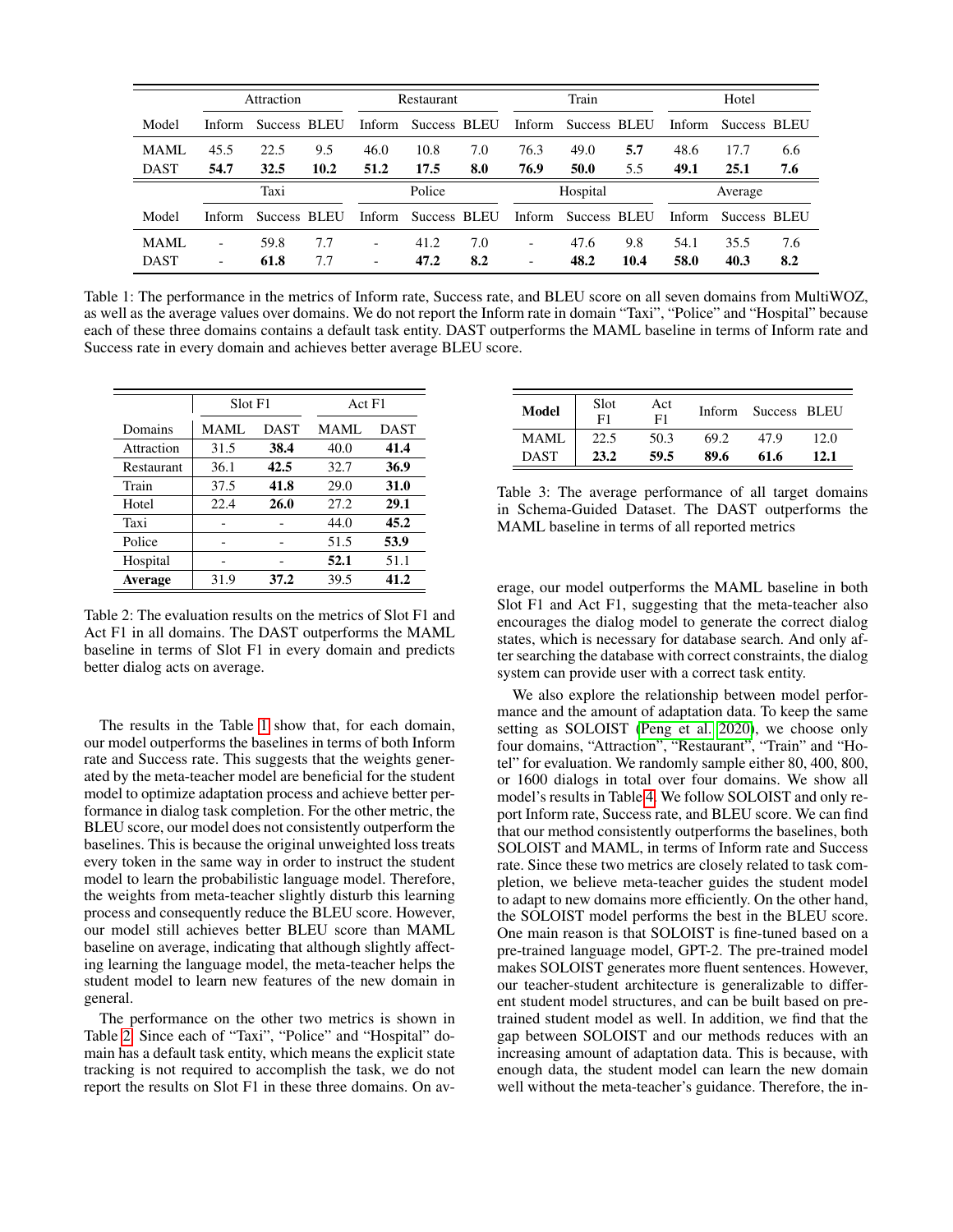<span id="page-6-0"></span>

|                | 80    |                                                                                 |       | 400   |       |       | 800               |             |      | 1600  |       |       |
|----------------|-------|---------------------------------------------------------------------------------|-------|-------|-------|-------|-------------------|-------------|------|-------|-------|-------|
| Model          |       | Inform Success BLEU Inform Success BLEU Inform Success BLEU Inform Success BLEU |       |       |       |       |                   |             |      |       |       |       |
| <b>SOLOIST</b> | 58.4  | 35.3                                                                            | 10.58 | 69.3  | 52.3  | -11.8 | 69.9              | 51.9        | 14.6 | 74    | 60.1  | 15.24 |
| MAML.          | 62.09 | 38.36                                                                           | 9.96  | 72.31 | 52.91 | 10.87 | 74.78             | 57.71 11.29 |      | 76.73 | 60.61 | 11.99 |
| <b>DAST</b>    | 62.70 | 38.68                                                                           | 9.49  | 74.52 | 54.45 | 11.08 | 75.92 57.72 11.52 |             |      | 77.95 | 60.87 | 11.97 |

Table 4: The average performance over four domains, "Attraction", "Restaurant", "Train" and"Hotel", with 80/400/800/1600 dialogs for adaptation. DAST consistently achieves the best performance in the metrics of Inform rate and Success rate, with increasing the amount of adaptation data

fluence of the meta-teacher declines as the number of adaptation dialogs increases.

Table [3](#page-5-2) describes the average performance in all the target domains from the Schema-Guided dataset. Our method achieves better performance compared to the MAML baseline in all metrics, suggesting that our method can generalize to different multi-domain dialog datasets.

# Case Study and Visualization

Figure [3](#page-6-1) lists four example sentences in the restaurant domain from the MultiWOZ dataset, along with their weights assigned by the meta-teacher model. To visualize the weight of each token, we color each token according to its corresponding weight. The larger the weight is, the darker the color is. Since we multiply the weights with token losses to update the student model, the absolute value of the weight can be considered as part of the learning rate. Therefore, we mainly focus on the relative values of weights within the same sentence. And the color intensity only suggests the relative value of weights in the same sentence.

The first two sentences show that our meta-teacher model focuses more on the domain-related tokens like "area" and delexicalized slots such as "[value area]". One possible reason is that general tokens (like "there are" in the second sentence) have already been learned by the student model in source domains while tokens like "[value area]" appear less frequently in the source domains. Since large weight amplifies the feedback of the token loss during back-propagation, larger weights for the domain-related tokens encourage the student model to focus on those tokens and quickly learn features of the new domain, leading to more efficient adaptation. In the third case, we find that the delexicalized slots like "[value range]" and "[value address]" attracts more attention than domain-related token "address". This is because the domain-related tokens are still possible to be found in other domains. For example, "address" exists in five domains in the MultiWOZ dataset. The last sentence does not contain any domain-specific tokens. Hence, the token weights are close to each other. In this case, the weights do not make much impacts on updating model parameters.

## Conclusion and Future work

We propose a domain adaptation method for low-resource task-oriented dialog systems, which incorporates a studentteacher architecture under the meta-learning setting. We

<span id="page-6-1"></span>

Figure 3: Visualizing weights corresponding to different tokens with different color intensities. The darker the color is, the larger the corresponding token's weight is.

present a transformer-based meta-teacher model, which learns to distinguish important tokens under different contexts across source domains during training. As for adaptation, the meta-teacher instructs the student dialog model to pay more attention to influential tokens by assigning weights to token losses, which improves the student model's adaptation performance. We evaluate our method on two popular human-human multi-domain datasets. The results demonstrate that our method reaches state-of-the-art performance in most task-related metrics, compared with MAML and SOLOIST. Since the meta-teacher is built to assign weights to a sequence of generated tokens, our method can be applied to other NLP tasks, such as machine translation and summarization. Furthermore, our meta-teacher model is compatible with other domain adaptation methods, such as MAML and pre-trained models.

In the future, we aim to extend our method in several directions. First, we plan to include the Success rate and Inform rate into the loss function of the meta-teacher model in a reinforcement learning setting. We believe directly optimize task success metric may lead to better performance. Another direction is to combine the meta-teacher model and pre-trained models to explore the compatibility, as well as replacing GRU-based student model with pre-trained models for better sentence quality.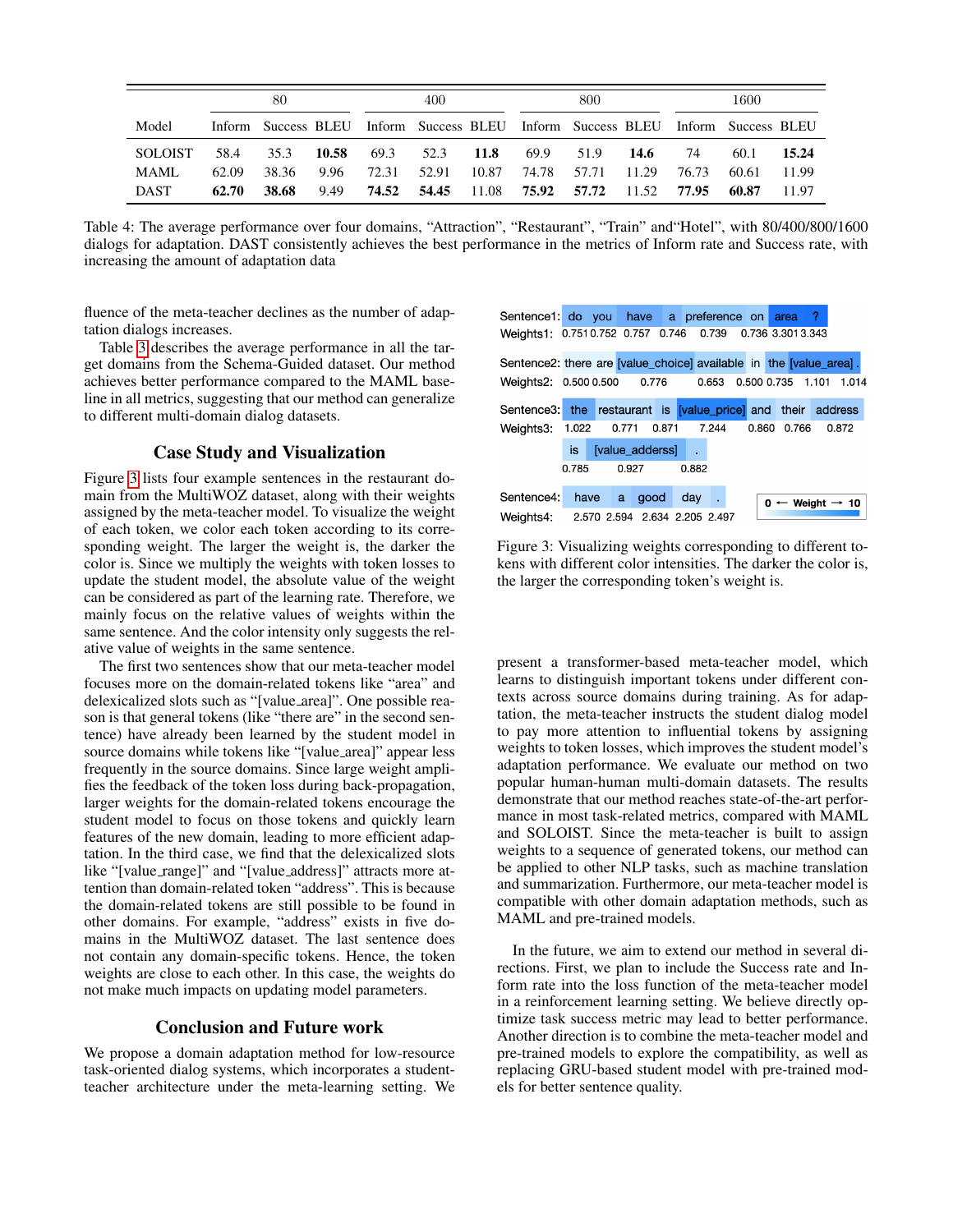# References

<span id="page-7-28"></span>Bahdanau, D.; Cho, K.; and Bengio, Y. 2014. Neural machine translation by jointly learning to align and translate. *arXiv preprint arXiv:1409.0473* .

<span id="page-7-15"></span>Bengio, Y. 2012. Deep learning of representations for unsupervised and transfer learning. In *Proceedings of ICML Workshop on Unsupervised and Transfer Learning*, 17–36.

<span id="page-7-17"></span>Budzianowski, P.; and Vulić, I. 2019. Hello, It's GPT-2-How Can I Help You? Towards the Use of Pretrained Language Models for Task-Oriented Dialogue Systems. *arXiv preprint arXiv:1907.05774* .

<span id="page-7-3"></span>Budzianowski, P.; Wen, T.-H.; Tseng, B.-H.; Casanueva, I.; Ultes, S.; Ramadan, O.; and Gašić, M. 2018. Multiwoz-a large-scale multi-domain wizard-of-oz dataset for task-oriented dialogue modelling. *arXiv preprint arXiv:1810.00278* .

<span id="page-7-14"></span>Caruana, R. 1997. Multitask learning. *Machine learning* 28(1): 41–75.

<span id="page-7-27"></span>Cho, K.; Van Merrienboer, B.; Gulcehre, C.; Bahdanau, D.; ¨ Bougares, F.; Schwenk, H.; and Bengio, Y. 2014. Learning phrase representations using RNN encoder-decoder for statistical machine translation. *arXiv preprint arXiv:1406.1078* .

<span id="page-7-5"></span>Dauphin, Y.; Tür, G.; Hakkani-Tür, D. Z.; and Heck, L. P. 2014. Zero-Shot Learning and Clustering for Semantic Utterance Classification. *CoRR* abs/1401.0509.

<span id="page-7-0"></span>Devlin, J.; Chang, M.-W.; Lee, K.; and Toutanova, K. 2019. BERT: Pre-training of Deep Bidirectional Transformers for Language Understanding. *ArXiv* abs/1810.04805.

<span id="page-7-26"></span>Fan, Y.; Tian, F.; Qin, T.; Li, X.; and Liu, T.-Y. 2018. Learning to Teach. *ArXiv* abs/1805.03643.

<span id="page-7-2"></span>Finn, C.; Abbeel, P.; and Levine, S. 2017. Model-agnostic meta-learning for fast adaptation of deep networks. In *Proceedings of the 34th International Conference on Machine Learning-Volume 70*, 1126–1135. JMLR. org.

<span id="page-7-11"></span>Genevay, A.; and Laroche, R. 2016. Transfer Learning for User Adaptation in Spoken Dialogue Systems. In *AAMAS*.

<span id="page-7-8"></span>Gu, J.; Lu, Z.; Li, H.; and Li, V. O. K. 2016. Incorporating Copying Mechanism in Sequence-to-Sequence Learning. *CoRR* abs/1603.06393.

<span id="page-7-20"></span>Gu, J.; Wang, Y.; Chen, Y.; Cho, K.; and Li, V. O. 2018. Meta-learning for low-resource neural machine translation. *arXiv preprint arXiv:1808.08437* .

<span id="page-7-6"></span>Henderson, M.; Thomson, B.; and Williams, J. D. 2014. The third Dialog State Tracking Challenge. *2014 IEEE Spoken Language Technology Workshop (SLT)* 324–329.

<span id="page-7-25"></span>Hinton, G. E.; Vinyals, O.; and Dean, J. 2015. Distilling the Knowledge in a Neural Network. *ArXiv* abs/1503.02531.

<span id="page-7-33"></span>Ioffe, S.; and Szegedy, C. 2015. Batch normalization: Accelerating deep network training by reducing internal covariate shift. *arXiv preprint arXiv:1502.03167* .

<span id="page-7-29"></span>Kelley, J. F. 1984. An iterative design methodology for user-friendly natural language office information applications. *ACM Trans. Inf. Syst.* 2: 26–41.

<span id="page-7-23"></span>Kim, Y.; and Rush, A. M. 2016. Sequence-Level Knowledge Distillation. *ArXiv* abs/1606.07947.

<span id="page-7-32"></span>Kingma, D. P.; and Ba, J. 2014. Adam: A method for stochastic optimization. *arXiv preprint arXiv:1412.6980* .

<span id="page-7-7"></span>Lei, W.; Jin, X.; Kan, M.-Y.; Ren, Z.; He, X.; and Yin, D. 2018. Sequicity: Simplifying task-oriented dialogue systems with single sequence-to-sequence architectures. In *Proceedings of the 56th Annual Meeting of the Association for Computational Linguistics (Volume 1: Long Papers)*, 1437–1447.

<span id="page-7-9"></span>Li, Y.; Qian, K.; Shi, W.; and Yu, Z. 2019. End-to-End Trainable Non-Collaborative Dialog System. *ArXiv* abs/1911.10742.

<span id="page-7-22"></span>Liu, W.; Dai, B.; Humayun, A.; Tay, C.; Yu, C.; Smith, L. B.; Rehg, J. M.; and Song, L. 2017. Iterative Machine Teaching. *ArXiv* abs/1705.10470.

<span id="page-7-10"></span>Mo, K.; Zhang, Y.; Li, S.; Li, J.; and Yang, Q. 2018. Personalizing a Dialogue System With Transfer Reinforcement Learning. In *AAAI*.

<span id="page-7-30"></span>Papineni, K.; Roukos, S.; Ward, T.; and Zhu, W.-J. 2002. Bleu: a Method for Automatic Evaluation of Machine Translation.

<span id="page-7-19"></span>Peng, B.; Li, C.; chao Li, J.; Shayandeh, S.; Liden, L.; and Gao, J. 2020. SOLOIST: Few-shot Task-Oriented Dialog with A Single Pre-trained Auto-regressive Model. *ArXiv* abs/2005.05298.

<span id="page-7-24"></span>Peng, S.; Huang, X.; Lin, Z.; Ji, F.; Chen, H.; and Zhang, Y. 2019. Teacher-Student Framework Enhanced Multi-domain Dialogue Generation. *ArXiv* abs/1908.07137.

<span id="page-7-31"></span>Pennington, J.; Socher, R.; and Manning, C. D. 2014. GloVe: Global Vectors for Word Representation. In *Empirical Methods in Natural Language Processing (EMNLP)*, 1532–1543. URL [http://www.aclweb.org/anthology/D14-1162.](http://www.aclweb.org/anthology/D14-1162)

<span id="page-7-1"></span>Qian, K.; and Yu, Z. 2019. Domain Adaptive Dialog Generation via Meta Learning. *arXiv preprint arXiv:1906.03520*

.

<span id="page-7-16"></span>Radford, A.; Wu, J.; Child, R.; Luan, D.; Amodei, D.; and Sutskever, I. 2019. Language models are unsupervised multitask learners. *OpenAI Blog* 1(8): 9.

<span id="page-7-4"></span>Rastogi, A.; Zang, X.; Sunkara, S.; Gupta, R.; and Khaitan, P. 2019. Towards scalable multi-domain conversational agents: The schema-guided dialogue dataset. *arXiv preprint arXiv:1909.05855* .

<span id="page-7-21"></span>Rusu, A. A.; Rao, D.; Sygnowski, J.; Vinyals, O.; Pascanu, R.; Osindero, S.; and Hadsell, R. 2019. Meta-Learning with Latent Embedding Optimization. *ArXiv* abs/1807.05960.

<span id="page-7-13"></span>Shalyminov, I.; Lee, S.; Eshghi, A.; and Lemon, O. 2019. Few-Shot Dialogue Generation Without Annotated Data: A Transfer Learning Approach. *arXiv preprint arXiv:1908.05854* .

<span id="page-7-18"></span>Shalyminov, I.; Sordoni, A.; Atkinson, A.; and Schulz, H. 2020. Hybrid Generative-Retrieval Transformers for Dialogue Domain Adaptation. *ArXiv* abs/2003.01680.

<span id="page-7-12"></span>Shi, W.; and Yu, Z. 2018. Sentiment Adaptive End-to-End Dialog Systems. In *ACL*.